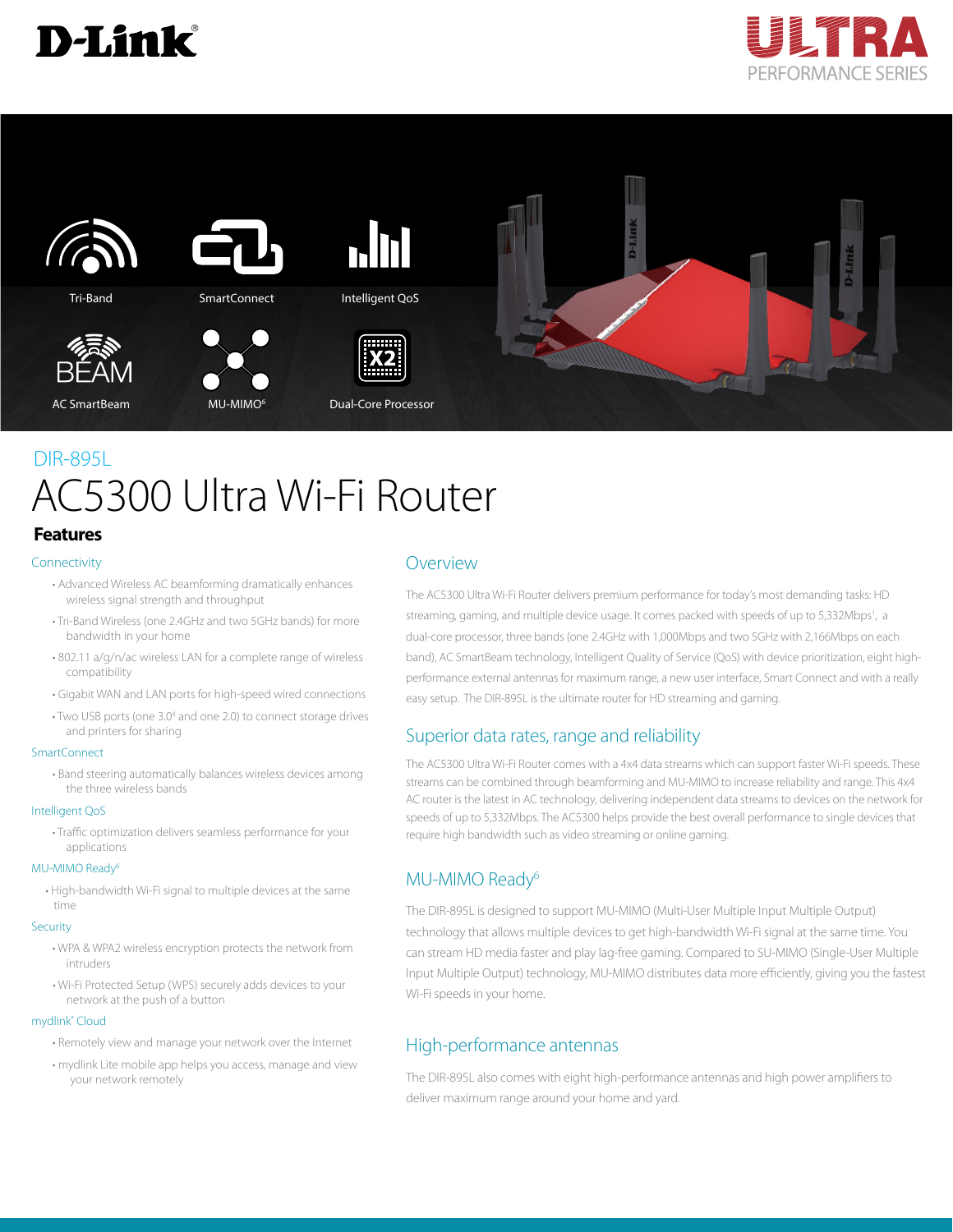# AC 5300 Ultra Wi-Fi Router



| <b>Technical Specifications</b>               |                                                                                                                                                                                           |                                                                                                                                                                                                                               |  |
|-----------------------------------------------|-------------------------------------------------------------------------------------------------------------------------------------------------------------------------------------------|-------------------------------------------------------------------------------------------------------------------------------------------------------------------------------------------------------------------------------|--|
| General                                       |                                                                                                                                                                                           |                                                                                                                                                                                                                               |  |
| Device Interfaces                             | .802.11 a/g/n/ac wireless LAN<br>· Four 10/100/1000 Gigabit LAN Ports<br>· Tri-Band (one 2.4GHz and two 5GHz bands)                                                                       | • 10/100/1000 Gigabit WAN Port<br>• Two USB Ports (one USB 3.0 and one USB 2.0)                                                                                                                                               |  |
| Standards                                     | · IEEE 802.11ac                                                                                                                                                                           |                                                                                                                                                                                                                               |  |
| Minimum System Requirements                   | • Windows® 10, 8.1, Windows® 8, Windows® 7, or Mac OS® X<br>(v10.7)<br>· Ethernet Network Interface<br>• Internet Explorer® 11, Mozilla® Firefox® v28, Google Chrome<br>v33. or Safari v7 | · For optimal performance, pair the DIR-895L with an AC<br>adapter (DWA-192)<br>• Cable, DSL or Fiber Optics                                                                                                                  |  |
| Functionality                                 |                                                                                                                                                                                           |                                                                                                                                                                                                                               |  |
| <b>Advanced Features</b>                      | · SmartConnect<br>· Guest Zone<br>• mydlink SharePort™ web access<br>· Multi-language web setup wizard<br>· Green Ethernet<br>· DLNA media server support<br>• Advanced AC SmartBeam      | • Dual active firewall<br>• Network Address Translation (NAT)<br>· Stateful Packet Inspection (SPI)<br>• VPN Passthrough (PPTP/L2TP/IPsec)<br>• Advanced QoS<br>· Quick VPN - L2TP over IPsec<br>· Extender Mode <sup>7</sup> |  |
| mydlink <sup>R</sup> Lite Mobile App Features | • Remote Management<br>· View current upload/download bandwidth<br>· View currently connected clients<br>· View web browsing history per client                                           | · Block/unblock client network access<br>· Manage wireless network details<br>• Accessible through a web browser, iOS or Android mobile app                                                                                   |  |
| Mobile App Support                            | · mydlink lite<br>· mydlink SharePort                                                                                                                                                     | • ORS Mobile v1.5                                                                                                                                                                                                             |  |
| Mobile App Requirements                       | • mydlink Lite app requires iOS4.3 or Android™ 1.6, or higher<br>• mydlink SharePort app requires iOS 4.3 or Android™ 2.3.3,<br>or higher                                                 | • QRS Mobile app requires iOS4.3 or Android™ 2.3.3, or higher                                                                                                                                                                 |  |
| <b>Wireless Security</b>                      | . WPA & WPA2 (Wi-Fi Protected Access)                                                                                                                                                     | • Wi-Fi Protected Setup (WPS) PIN/PBC                                                                                                                                                                                         |  |
| Firewall                                      | · SPI (Stateful Packet Inspection)                                                                                                                                                        | • NAT (Network Address Translation)                                                                                                                                                                                           |  |